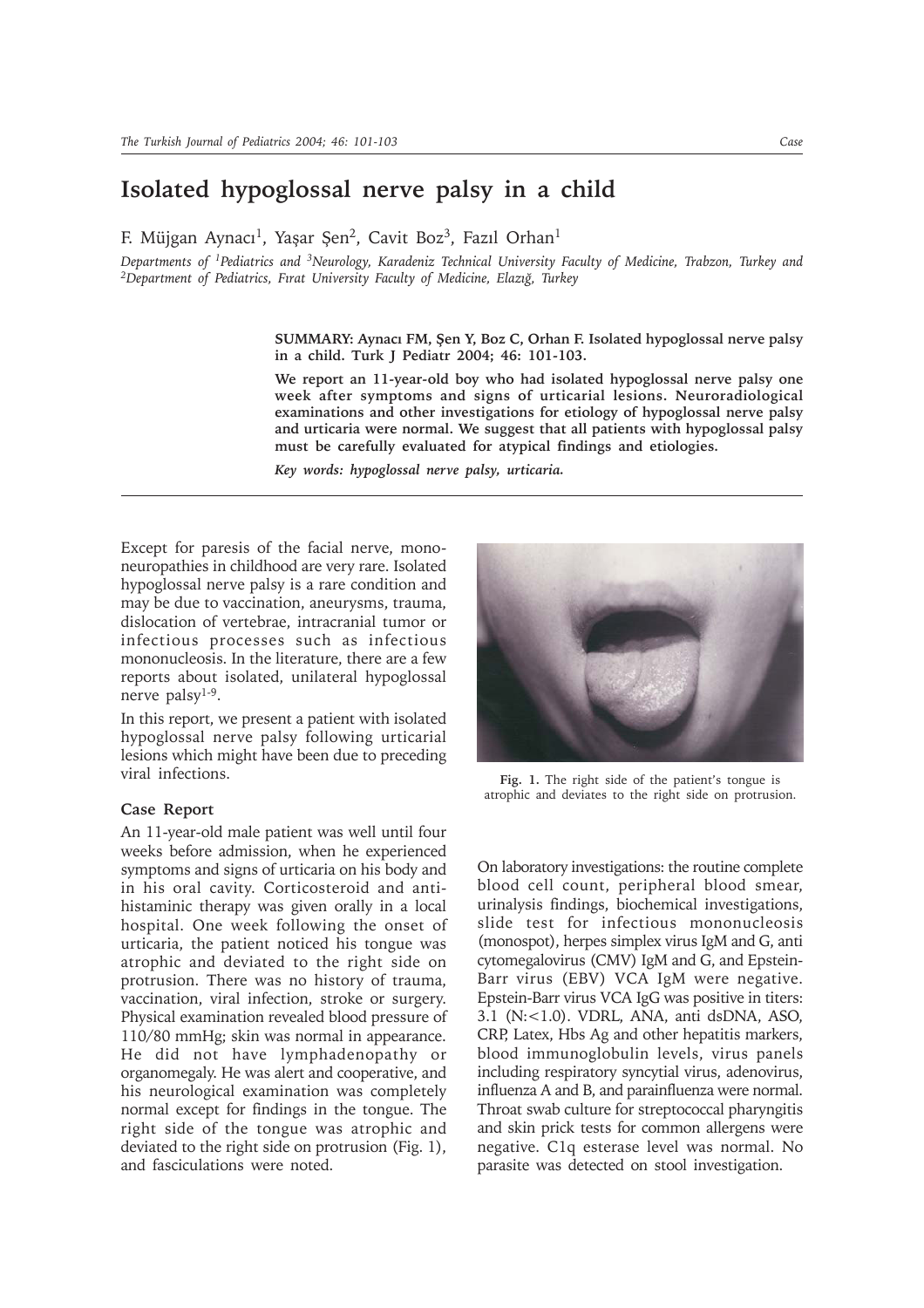Electrophysiologic evaluation was performed three weeks after the onset of symptoms using Nihon Kohden Neuropach 2 EMG equipment. Compound muscle action potentials (CMAPs) were recorded from lingual muscles with surface clip electrodes. Active recording electrode was placed over ventral surface of tongue (middle of tongue surface, 1 mm from midline) and reference electrode 3 cm proximal. The stimulus was supramaximal, 0.2 ms in duration, and cathode proximal. Nerve conduction studies of left hypoglossal nerve were normal, but right side showed markedly low CMAPs amplitudes with prolonged distal latency. Concentric needle electromyography (EMG) of the right side revealed 2+ fibrillation and positive sharp waves with no recruited motor units. Electrodiagnostic studies repeated five months later showed that right hypoglossal CMAPs amplitudes were midly increased. On needle EMG rare recruited motor units action potentials appeared with 1+ fibrillation.

The chest roentgenography, X-ray of the skull and sinus roentgenography were normal. Cranial and cervical magnetic resonance imaging (MRI) did not reveal any brain tumor or ischemic lesion. On the MRI, hypoglossal nerve and hypoglossal foramen were normal. He was treated with multivitamins, and examined periodically every other week. Now, at the 20th week of therapy, minimal recovery was recorded clinically and on EMG.

## **Discussion**

Hypoglossal nerve motor composition is highly complex and not fully understood, with the nucleus consisting of four topographically distinct subnuclear columns<sup>4</sup>. Peripheral lesions of the hypoglossal nerve are generally classified into four categories: extramedullary intracervical lesions, hypoglossal foramen lesions, extracranial lesions of the XIIth nerve at the base of the skull, and cervical hypoglossal nerve lesions7. In our patient, investigations of the cervical base of the skull showed no abnormal findings.

Isolated, unilateral hypoglossal nerve palsy is rare and usually results from vaccination, carotid and vertebral artery aneurysms, trauma, dislocation of the first cervical vertebra, intracranial neurilemoma or from infectious mononucleosis<sup>1-3,5,6,8,9</sup>. Keane<sup>4</sup> described the causes and characteristics of hypoglossal nerve

palsy in a review of 26 years of personal experience. In this patients, the most common cause was tumors and the second most common gunshot wounds. Other causes included stroke, hysteria, multiple sclerosis, surgery, Guillain-Barré neuropathy and infection. Keane could not describe any specific cause in 3% of his patients.

Urticaria affects up to 20% of the population at some time. Acute urticaria may be produced by a number of factors such as infectious agents, foods, insect bites, inhalants, drugs, physical factors, collagen vascular diseases, genetic disorders, neoplasms and hyperthyroidism<sup>10</sup>. The most common infectious causes of the urticaria are streptococcal pharyngitis, sinusitis, hepatitis, mononucleosis, viral infections and parasites. In our patient, we could not establish the cause for urticaria except for EBV IgG positivity. Investigations for collagen vascular diseases were normal. There was no history of drugs, insect bites, inhalants, physical agents, nor any notable family history. In our patient, we thought that the urticaria might have been due to preceding viral infections.

In cases of infectious mononucleosis, the incidence of dermatitis is 3% to 19%. It appears during the first few days of illness. Sometimes urticarial or scarlatiniform eruptions are seen $^{11}$ . Neurologic symptoms may occur following acute EBV infection in the absence of symptomatic  $infectious mononucleosis<sup>12</sup>$ . Neurologic complications of EBV infection include lymphocytic meningitis, encephalomyelitis, polyneuritis and mononeuritis6. While any of the cranial nerves may be affected during EBV infection, palsies of cranial nerve VII are most common. Other forms of cranial nerve involvement include anosmia, bilateral sensorineural hearing loss, hypoglossal nerve palsy, and extraocular muscle palsies. In younger children, EBV infections may not have characteristic symptoms and heterophil antibody titers may be negative. The acute illness may be diagnosed if VCA-specific IgM is present in serum. VCA IgM responses disappear after several months, whereas VCA+IgG levels persist for life11. In our patient, VCA IgG level was increased but VCA IgM level was normal. For that reason we cannot say that the urticaria and hypoglossal palsy were due to EBV infection.

Only 15% of the patients with hypoglossal paralysis recovered completely or nearly completely. A rapid onset of hypoglossal nerve